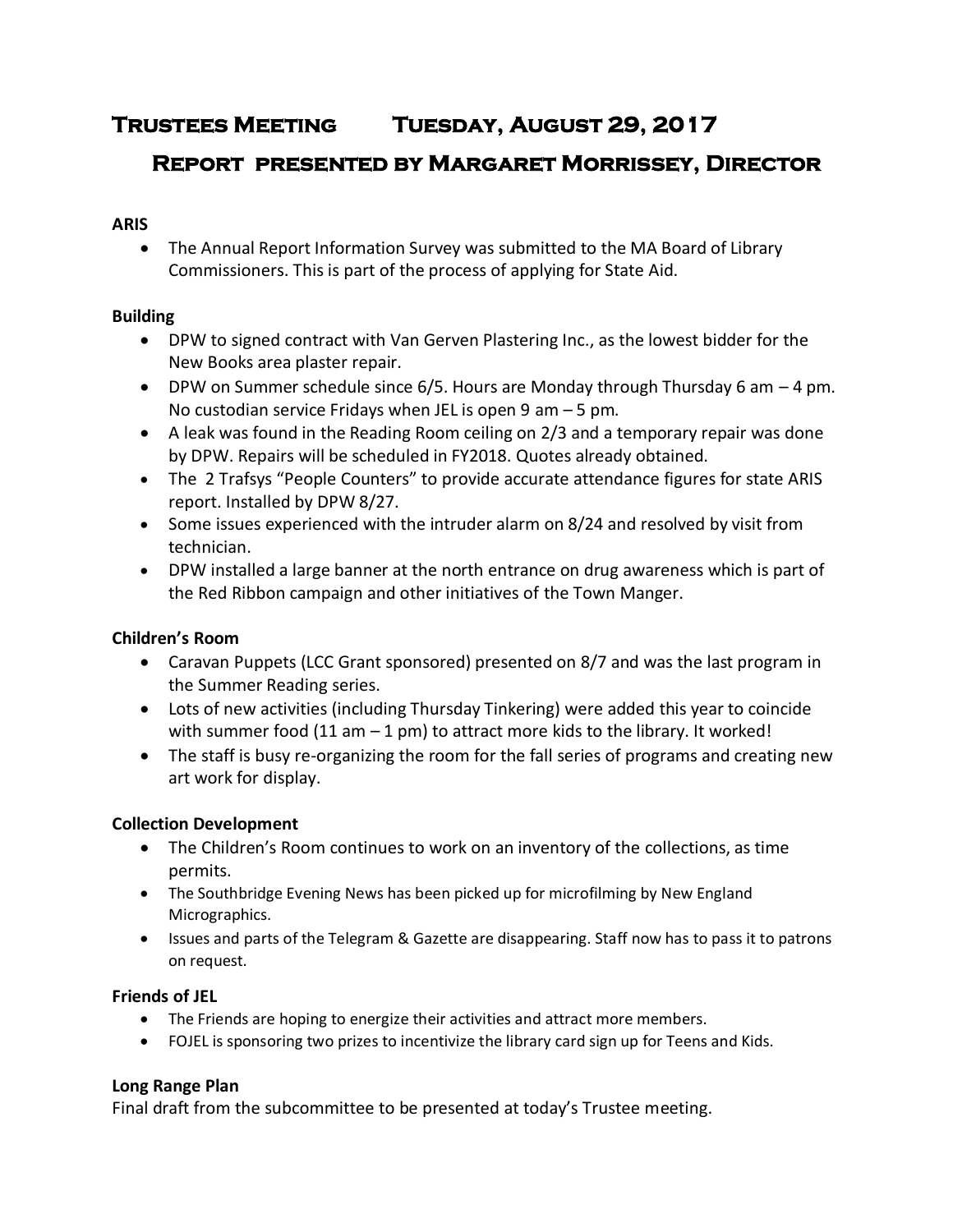#### **Media**

Receiving good responses to our frequent Facebook postings.

## **Outreach**

 Participated in the Southbridge 101 organized by Javián Gutierrez, Family Engagement Coordinator for the School District 8/16. Board Chairman Dick Whitney also presented about the Optical Museum. New faculty and staff were taken around town on buses and stopped at the Museum for a presentation by Mr. Whitney and a talk by Severina Rios on Hispanic and Latino heritage in the community. Later a presentation was made at Town Hall by Economic Development, Police Chief and others.

## **Periodicals**

In FY18 staff will manage the subscriptions directly using the Amazon Periodicals Manager. Service from the jobber was unsatisfactory and very time consuming, hence the change. Circulation Supervisor reports that the migration has been successful and she is working on some minor issues.

## **Proctoring**

 Adult Services Librarian proctored two sessions this month. One for Stony Brook College 8/17 and the other for University of Wisconsin 8/23.

#### **Programs**

- Art reception for photographer Helen Boyle 8/3
- Book club met on 8/7. Book for discussion was *The Kitchen House.* Not meeting in September.
- *Quintessential Brass* sponsored by the LCC Grant from Southbridge Cultural Council played to a large audience on 8/17.
- A timely program from NASA Ambassador Dino Tata on the solar eclipse was held on 8/18. ISO approved glasses were distributed.
- A gift of ISO approved glasses from Corey and Gereen Alaire was received and immediately distributed to a crowd waiting at both entrances before opening time on 8/21.

# **Safety and Security**

- Working on final details of the Safety Procedure for the facility.
- Police Chief has been in touch and will be scheduling a training for staff. Details will be arranged soon. In light of the shooting of two people and injuring of four others in the Clovis Public Library in New Mexico 8/28. At this morning's department heads meeting I re-iterated our request to have this training and the Town Manager supported this request and asked the Police Chief to provide the training.
- Patron in Children's Department verbally abusive of staff when asked to put on socks and or shoes on a child that was moving around the library 8/17